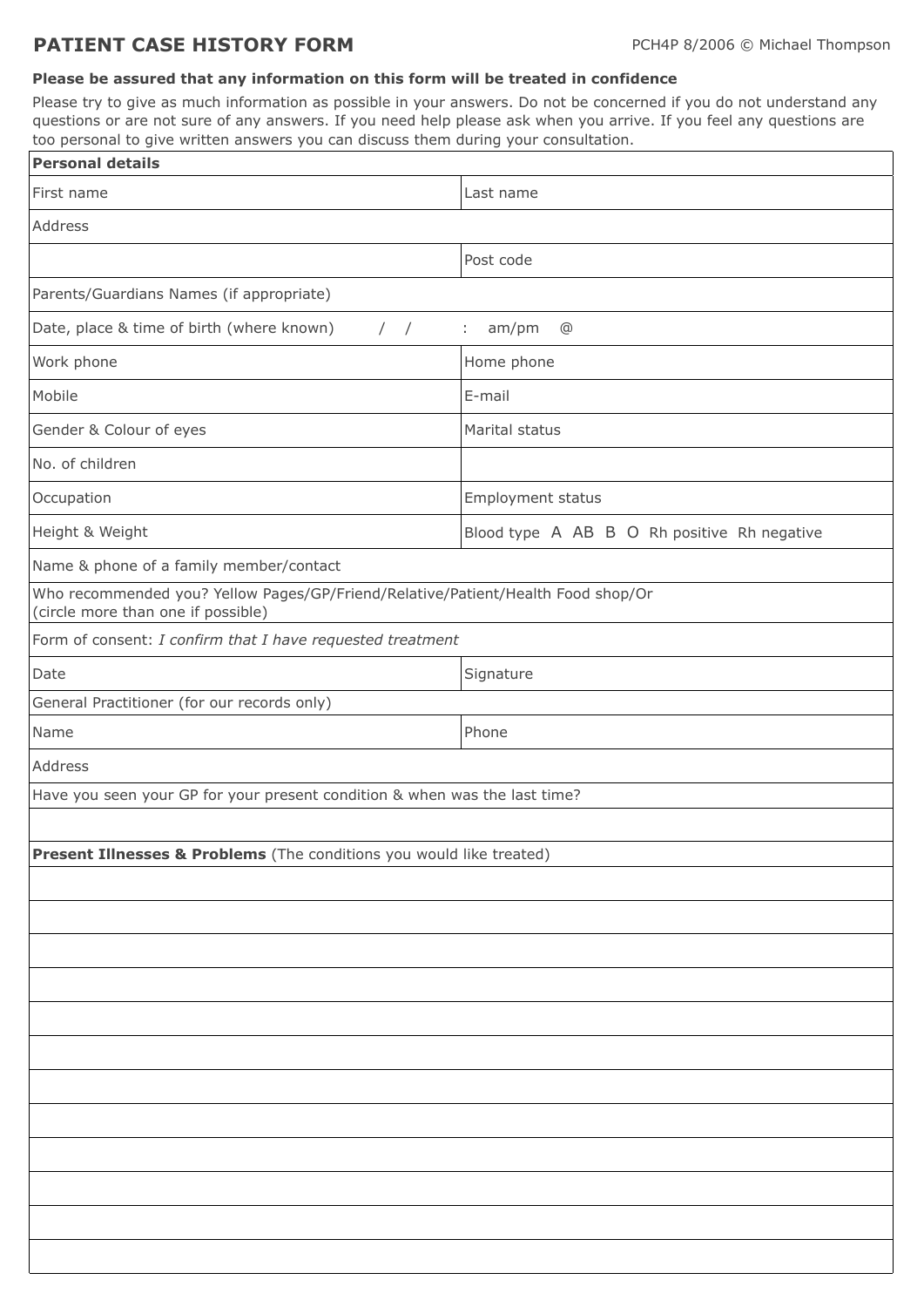**Current Medication** (name, dosage and what they are for)

**Medical History**

**Vaccinations** (List all vaccinations, age if known and any adverse reactions e.g. Polio, BCG, DPT (Diphtheria, Whooping cough, Tetanus), Influenza, Rubella, Smallpox, Tetanus, MMR (Measles, Mumps, Rubella), Meningitis, Hepatitis

**Allergies** (List all allergies past and present)

**Childhood Illnesses** (Please give your age when you had the various childhood illnesses e.g. Mumps, Measles, Chicken pox, Whooping cough, Rubella, Scarlet fever, indicating if you had any of them severely or if they had long term effects)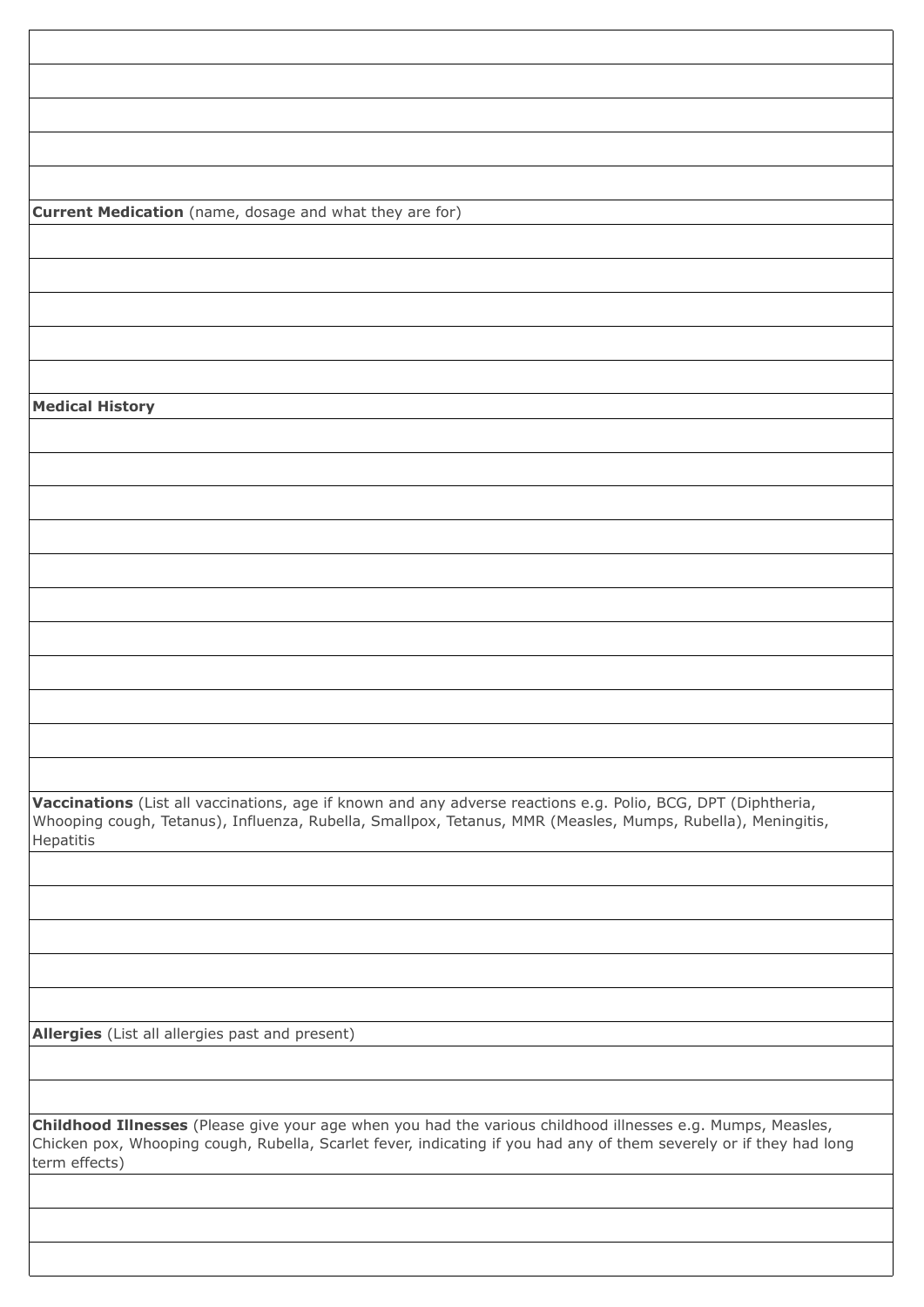| <b>Operations</b> (Please give your age and details of all operations)                        |                      |  |
|-----------------------------------------------------------------------------------------------|----------------------|--|
|                                                                                               |                      |  |
|                                                                                               |                      |  |
|                                                                                               |                      |  |
|                                                                                               |                      |  |
|                                                                                               |                      |  |
| Accidents (Please give details of any serious injuries? Do any of them still affect you now?) |                      |  |
|                                                                                               |                      |  |
|                                                                                               |                      |  |
|                                                                                               |                      |  |
| <b>Family Medical History</b>                                                                 |                      |  |
| (What serious illnesses have your family had? Also the cause of any deaths and their ages)    |                      |  |
| Mother                                                                                        | Father               |  |
|                                                                                               |                      |  |
| <b>Sisters</b>                                                                                | <b>Brothers</b>      |  |
|                                                                                               |                      |  |
| Maternal Aunts                                                                                | Paternal Aunts       |  |
| <b>Maternal Uncles</b>                                                                        | Paternal Uncles      |  |
| Maternal Grandmother                                                                          | Paternal Grandmother |  |
|                                                                                               |                      |  |
| Maternal Grandfather                                                                          | Paternal Grandfather |  |
|                                                                                               |                      |  |
| <b>Food &amp; Drink</b><br>What is your appetite like?                                        |                      |  |
|                                                                                               |                      |  |
| Are there any foods that disagree?                                                            |                      |  |
|                                                                                               |                      |  |
| What do you drink and how much?                                                               |                      |  |
| Do you drink alcohol, and if so, how many units a week?                                       |                      |  |
| Do you smoke, and if so, how many a day?                                                      |                      |  |
| <b>Sleep</b>                                                                                  |                      |  |
| Do you have any problems in sleeping?                                                         |                      |  |
| How many hours sleep do you need? Are you refreshed after sleeping?                           |                      |  |
| <b>Bowels</b>                                                                                 |                      |  |
| Do you have regular bowel motions?                                                            |                      |  |
| Do you have constipation, piles or diarrhoea?                                                 |                      |  |
| <b>Bladder</b>                                                                                |                      |  |
| Do you have any bladder problems e.g. cystitis, incontinence etc.                             |                      |  |
|                                                                                               |                      |  |
|                                                                                               |                      |  |
| <b>Childhood</b> (if applicable)                                                              |                      |  |

**Childhood** (if applicable)